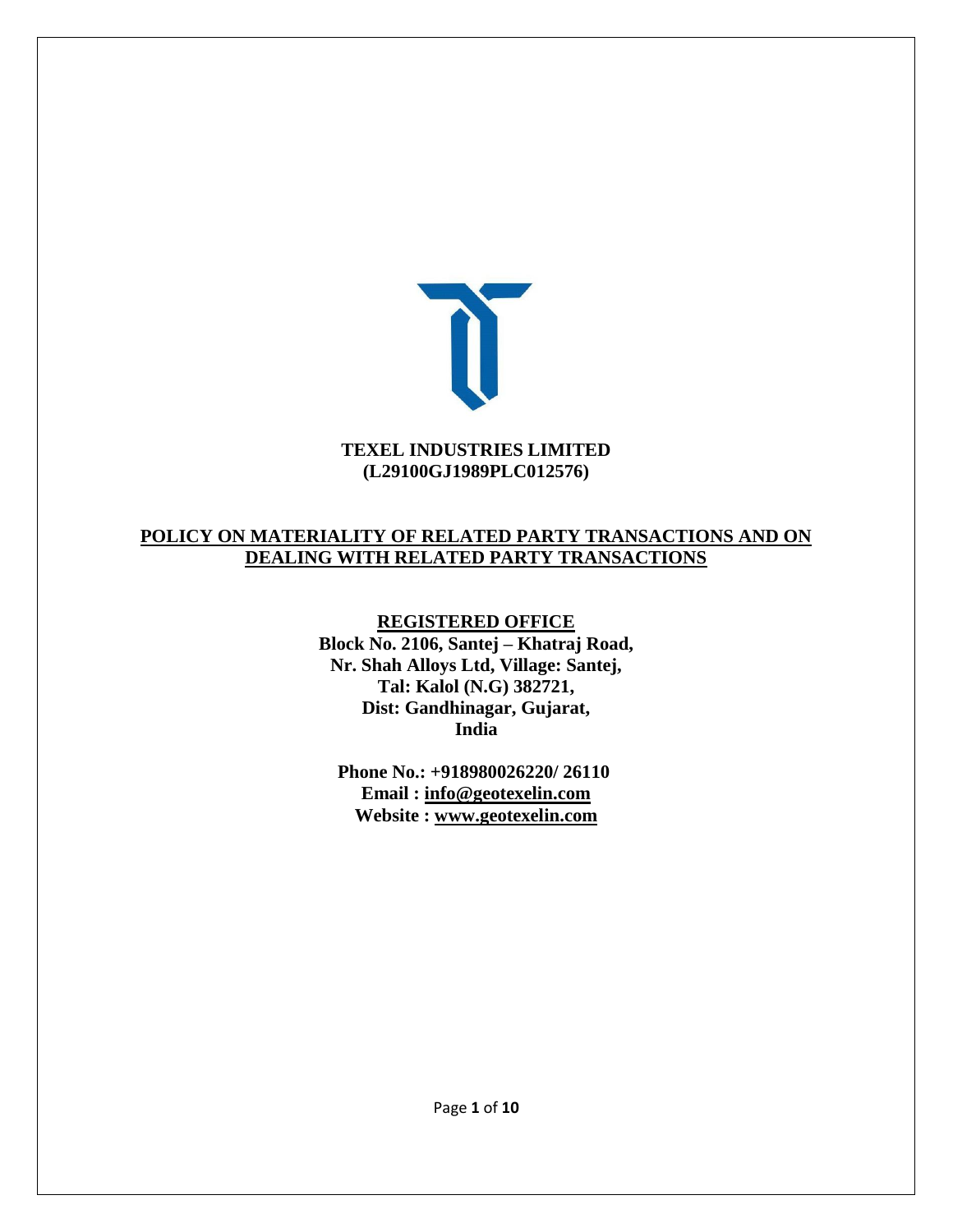### **1. SCOPE AND PURPOSE OF THE POLICY**

Related party transactions can present a potential or actual conflict of interest which may be against the best interest of the company and its shareholders. Considering the requirements for approval of related party transactions as prescribed under the Companies Act, 2013 ("Act") read with the Rules framed there under and Regulation 23 of the SEBI (Listing Obligations and Disclosure Requirements) Regulations, 2015 (the "SEBI Listing Regulations"), Texel Industries Limited (the Company) has formulated guidelines for identification of related parties and the proper conduct and documentation of all related party transactions.

As per Regulation 23(1) of the SEBI Listing Regulations, the company has to formulate a policy on materiality of related party transactions and on dealing with related party transactions including clear threshold limits duly approved by the board of directors and such policy shall be reviewed by the Board of Directors at least once every three years and updated accordingly.

In the light of the above, the Company has formulated a Policy on Materiality of Related Party Transactions and on dealing with Related Party Transactions ("Policy") pursuant to the SEBI Listing Regulations and as amended by SEBI (Listing Obligations and Disclosure Requirements) (Amendment) Regulations, 2018. This Policy was last approved by the Board of Directors in its meeting held on  $6<sup>th</sup>$  March, 2019.

Further, in order to align it with the SEBI (Listing Obligations and Disclosure Requirements) (Third Amendment) Regulations, 2021 and SEBI (Listing Obligations and Disclosure Requirements) (Sixth Amendment) Regulations, 2021, *the Board of Directors of the Company in its meeting held on 12th February, 2022 has approved this amended Policy which shall be effective from 1st April, 2022.*

This Policy is framed as per the requirements of Regulation 23 of SEBI Listing Regulations [including any modification(s) / amendment(s) / re-enactment(s) thereof] and in terms of Section 188 of the Companies Act, 2013 and is intended to ensure proper approval, disclosure and reporting requirements of transactions between the Company and its Related Parties.

# **2. OBJECTIVE OF THE POLICY**

The objective of this Policy is to set out (a) the materiality thresholds for related party transactions and; (b) the manner of dealing with the transactions between the Company and its related parties based on the Companies Act, 2013, Regulation 23 of the SEBI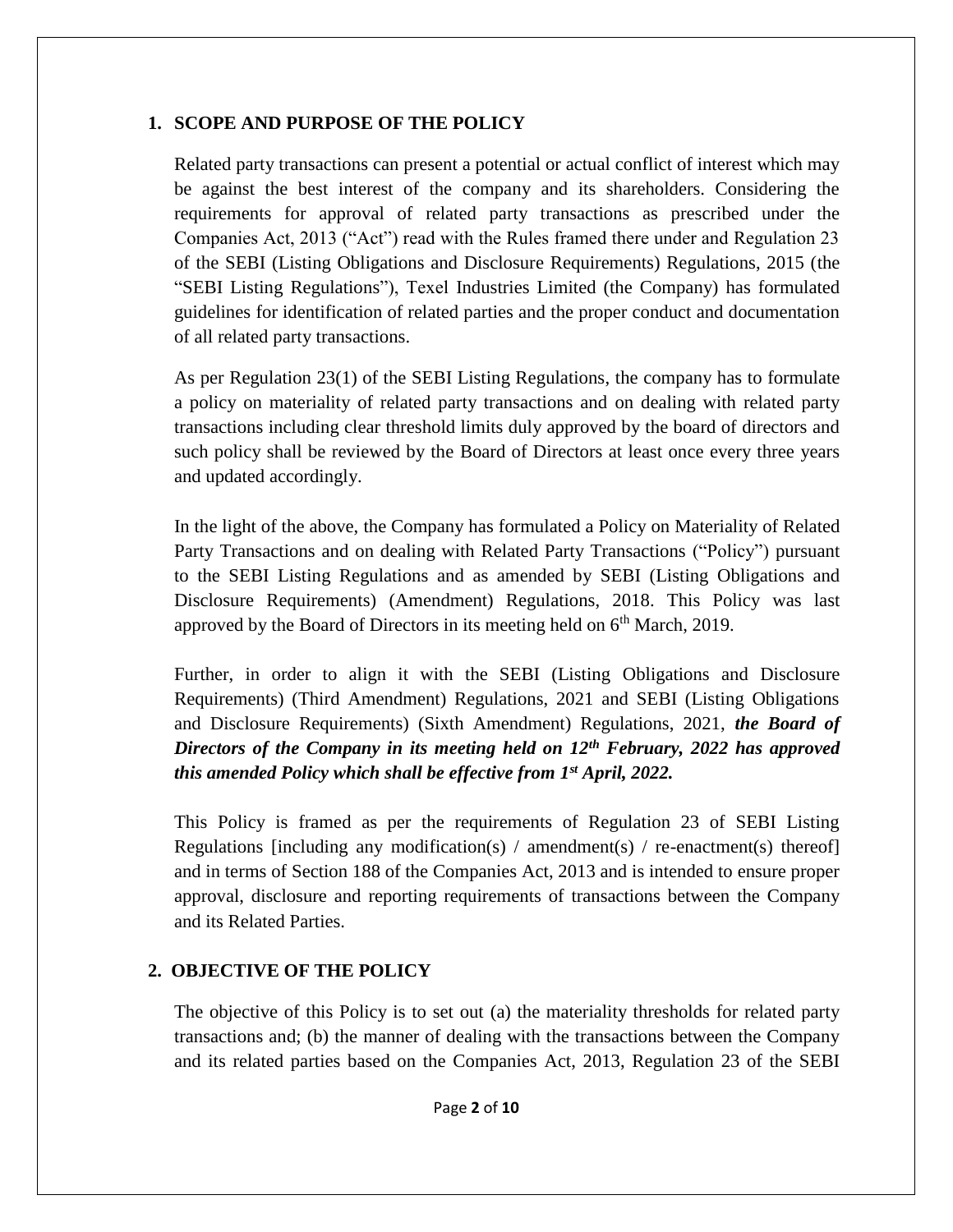Listing Regulations and any other laws and regulations as may be applicable to the Company.

## **3. DEFINITIONS**

3.1 **"Act"** means the Companies Act, 2013 read with the Rules framed thereunder [including any modification(s) / amendment(s) / re-enactment(s) thereof].

3.2 **"SEBI Listing Regulations"** means the Securities and Exchange Board of India (Listing Obligations and Disclosure Requirements) Regulations, 2015 [including any modification(s) / amendment(s) / re-enactment(s) thereof].

3.3 **"Arm's Length Transaction"** means a transaction between two related parties that is conducted as if they were unrelated, so that there is no conflict of interest.

3.4 **"Ordinary course of business"** means the usual transactions, customs and practices undertaken by the Company to conduct its business operations and activities and includes all such activities which the Company can undertake as per Memorandum  $\&$ Articles of Association.

The Board and Audit Committee may lay down the principles for determining ordinary course of business in accordance with the statutory requirements and other industry practices and guidelines.

3.5 **"Company"** means Texel Industries Limited.

3.6 **"Relative"** with reference to a Director or KMP means persons as defined in Section 2(77) of the Act and rules prescribed thereunder.

3.7 **"Related Party"** have the meaning as defined in Section 2(76) of Companies Act, 2013 and Regulation 2(1)(zb) of the Securities and Exchange Board Of India (Listing Obligations and Disclosure Requirements) Regulations, 2015 [including any modification(s) / amendment(s) / re-enactment(s) thereof].

3.8 **"Related Party Transaction"** have the meaning as defined under Regulation 2(1)(zc) of the Securities and Exchange Board of India (Listing Obligations and Disclosure Requirements) Regulations, 2015 [including any modification(s)/ amendment(s) / re-enactment(s) thereof].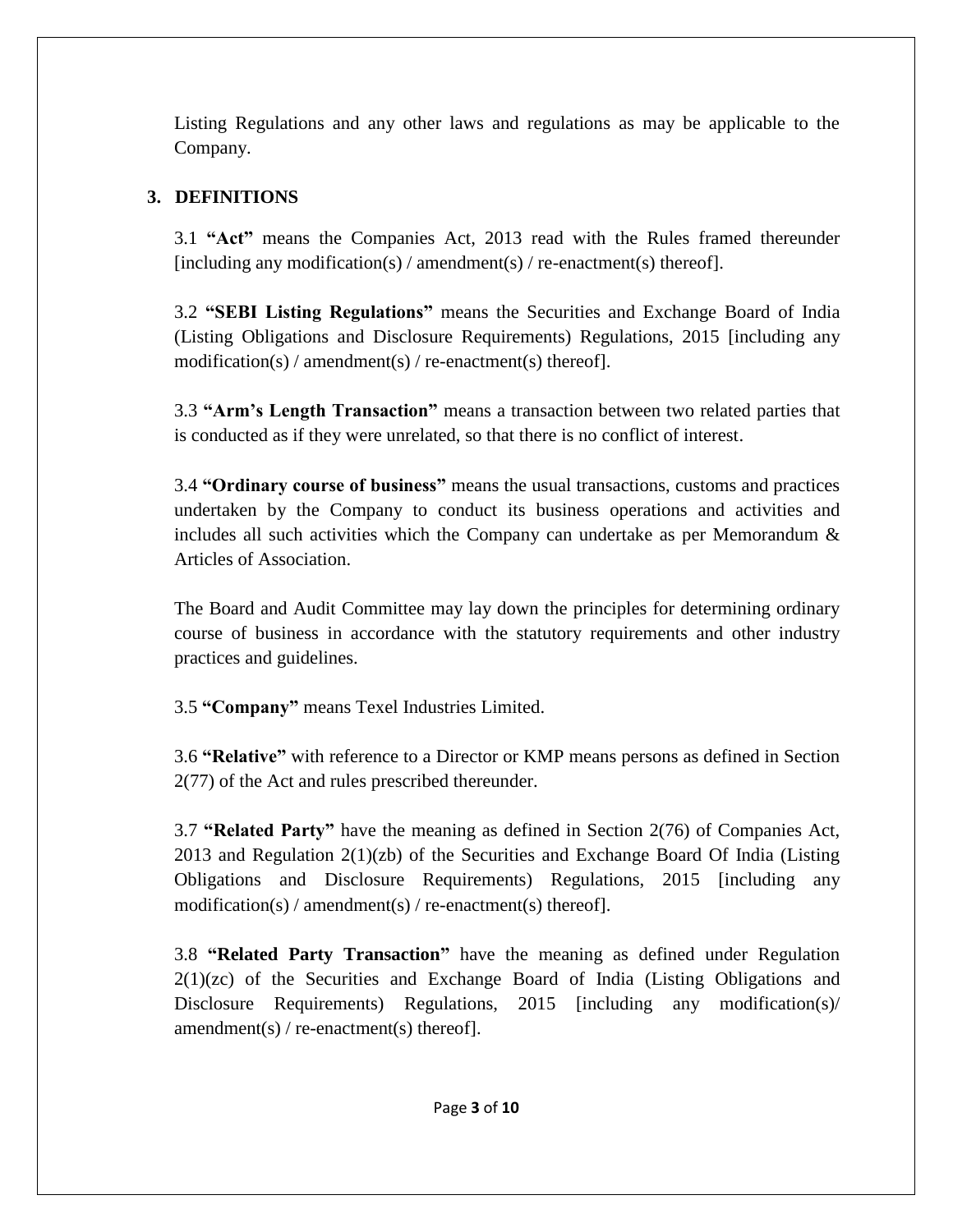3.9 **"Audit Committee"** means Committee of Board of Directors of the Company constituted under provisions of Section 177 of Companies Act, 2013 and as per Regulation 18 of Securities and Exchange Board of India (Listing Obligations and Disclosure Requirements) Regulations, 2015.

3.10 **"Board"** means Board of Directors of the Company.

3.11 **"Material Related Party Transaction"** means a transaction with a Related Party if the transaction(s) to be entered into individually or taken together with previous transactions during a financial year, exceeds Rs. 1,000 crores or 10% of the annual consolidated turnover of the Company as per the last audited financial statements of the Company, whichever is lower.

3.12 **"Key Managerial Personnel" or "KMP"** shall have the meaning as defined under sub-section (51) of Section 2 of the Companies Act, 2013.

3.13 **"Material Modifications"** means any modifications to the related party transactions in terms of pricing, quantity, transaction value in excess of 10% of the already approved related party transactions.

Any other term not defined herein shall have the same meaning as defined in the Companies Act, 2013, the Securities and Exchange Board of India (Listing Obligations and Disclosure Requirements) Regulations, 2015 or any other applicable laws or regulations.

# **4. MATERIALITY THRESHOLDS**

Pursuant to Regulation 23(4) of the SEBI Listing Regulations, all material related party transactions and subsequent material modifications shall require prior approval of the shareholders through resolution and no related party shall vote to approve such resolutions whether the entity is a related party to the particular transaction or not.

Pursuant to Regulation 23(1) and 23(1A) of the SEBI Listing Regulations, the materiality threshold limit of the company shall be at the same level prescribed under the said regulations which is mentioned here under:

 A transaction with a related party shall be considered material if the transaction(s) to be entered into individually or taken together with previous transactions during a financial year, exceeds Rs.1,000 crores or ten percent of the annual consolidated turnover of the Company as per the last audited financial statements of the Company, whichever is low.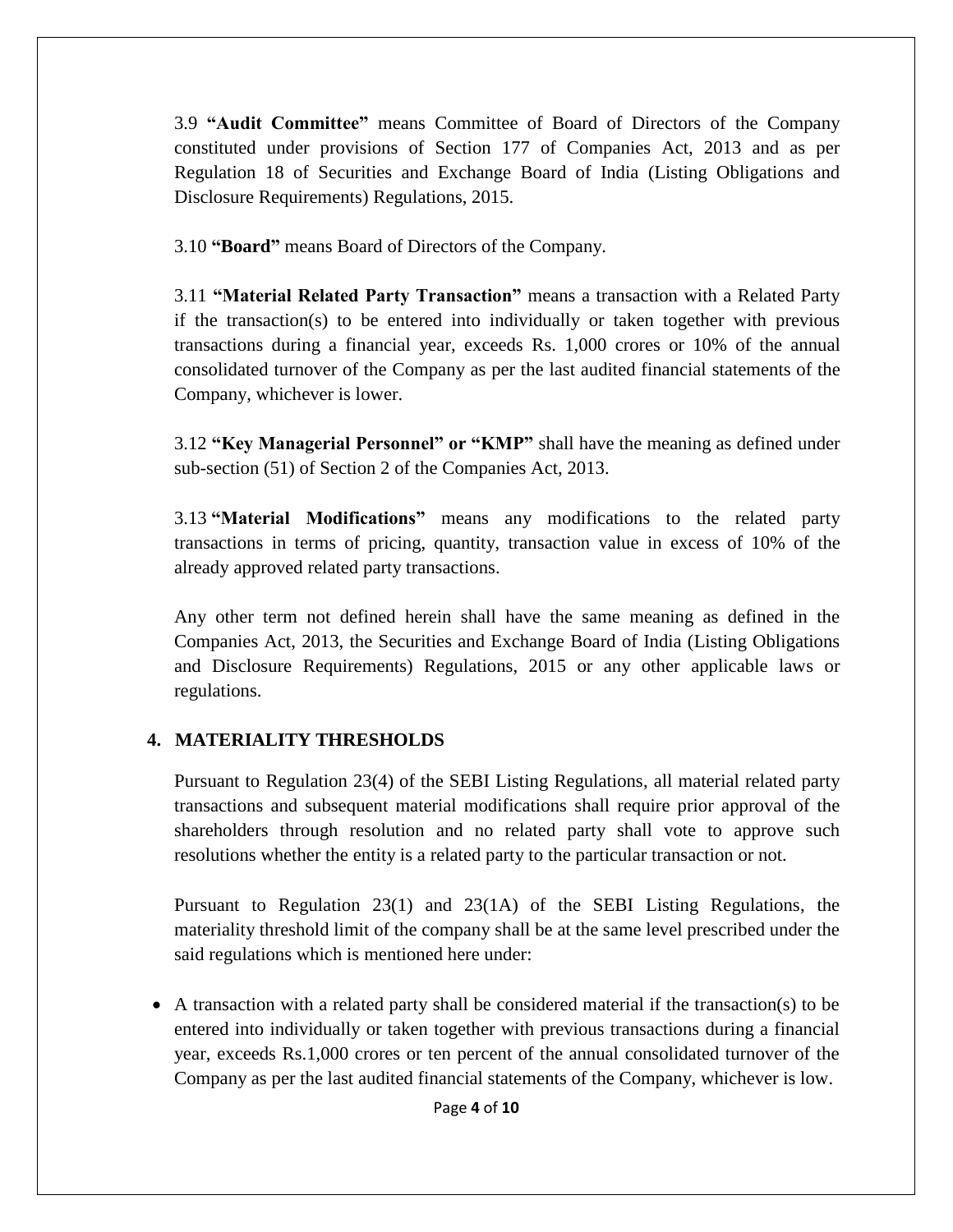A transaction involving payments made to a related party with respect to brand usage or royalty shall be considered material if the transaction(s) to be entered into individually or taken together with previous transactions during a financial year, exceed five percent of the annual consolidated turnover of the Company as per the last audited financial statements of the Company.

## **5. IDENTIFICATION OF RELATED PARTY TRANSACTIONS**

Every director at the first meeting of the Board in every [financial year](https://www.mca.gov.in/content/mca/global/en/acts-rules/ebooks/acts.html?act=NTk2MQ==) or whenever there is any change in the disclosures already made then at the first Board meeting held after such change, shall disclose by way of written notice to the Company, his concern or interest in any [company](https://www.mca.gov.in/content/mca/global/en/acts-rules/ebooks/acts.html?act=NTk2MQ==) or companies or bodies corporate, firms, or other association of individuals which shall include the shareholding and shall also provide the list of relatives which are regarded as related party as per this policy.

The Company will identify potential transactions with Related Parties based on written notices of concern or interests received from its Directors in the manner prescribed under the Companies Act, 2013 and Rules framed thereunder and SEBI Listing Regulations as amended from time to time.

# **6. PROCEDURE FOR APPROVAL OF RELATED PARTY TRANSACTION**

## **I. Approval of the Audit Committee:**

- All Related Party Transactions ("RPTs") and subsequent material modifications shall require prior approval of the Audit Committee of the Company whether at a meeting or by resolution by way of circulation and only those members of the Audit Committee who are independent directors, shall approve such related party transactions.
- The Audit Committee shall also review the status of long-term (more than one year) or recurring RPTs on an annual basis.
- The following information should be provided to the Audit Committee for its review for approval of the proposed RPTs:
	- a. Type, material terms and particulars of the proposed transaction;
	- b. Name of the related party and its relationship with the Company or its subsidiary, including nature of its concern or interest (financial or otherwise);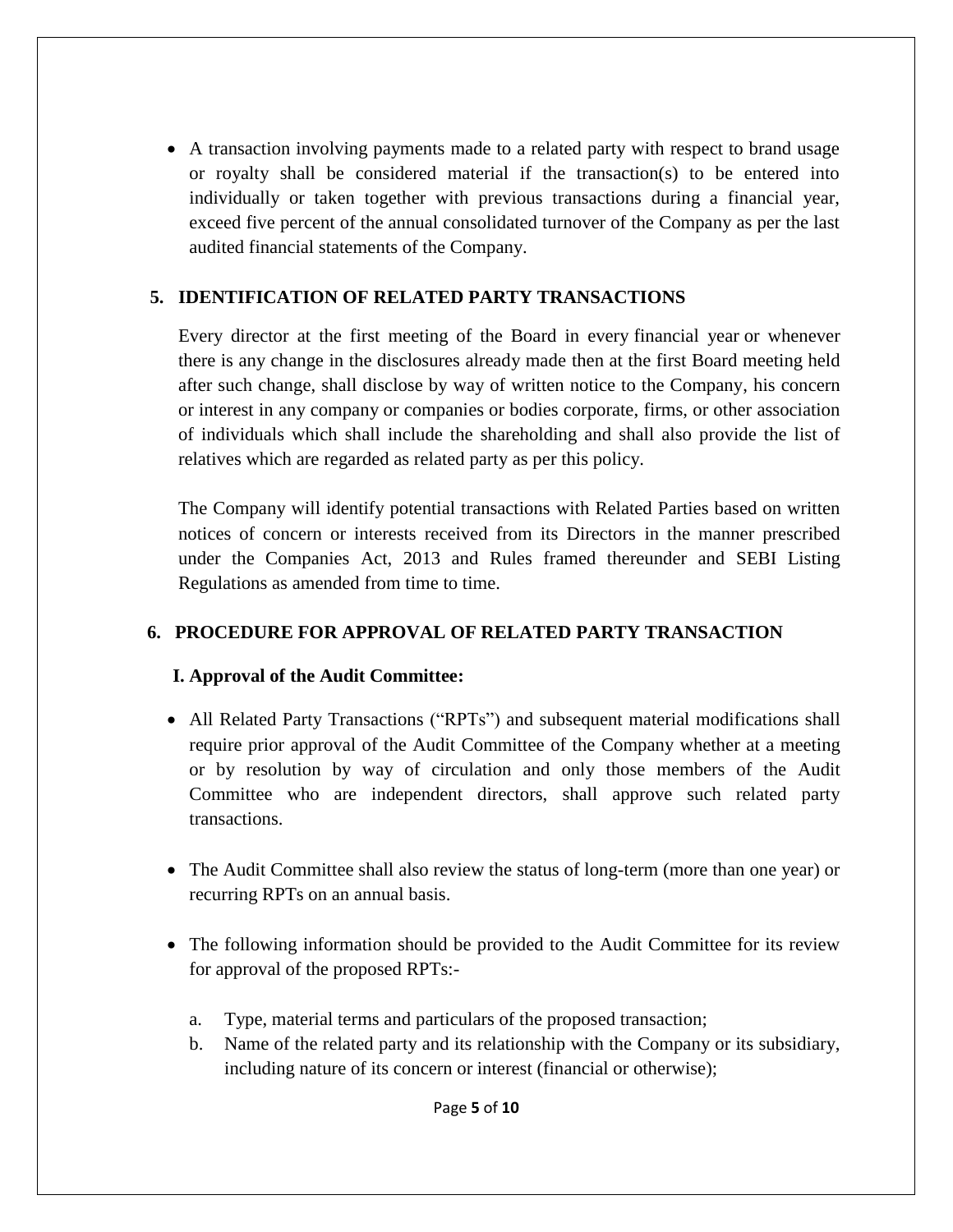- c. Tenure of the proposed transaction;
- d. Value of the proposed transaction;
- e. The percentage of the Company's annual consolidated turnover, for the immediately preceding financial year, that is represented by the value of the proposed transaction (and for a RPT involving a subsidiary, such percentage calculated on the basis of the subsidiary's annual turnover on a standalone basis shall be additionally provided);
- f. If the transaction relates to any loans, inter-corporate deposits, advances or investments made or given by the Company or its subsidiary:
	- i. details of the source of funds in connection with the proposed transaction;
	- ii. where any financial indebtedness is incurred to make or give loans, intercorporate deposits, advances or investments,
		- $\triangleright$  nature of indebtedness;
		- $\triangleright$  cost of funds; and
		- $\triangleright$  tenure:
	- iii. applicable terms, including covenants, tenure, interest rate and repayment schedule, whether secured or unsecured; if secured, the nature of security; and
	- iv. the purpose for which the funds will be utilized by the ultimate beneficiary of such funds pursuant to the RPT.
- g. Justification as to why the RPT is in the interest of the Company;
- h. A copy of the valuation or other external party report, if any such report has been relied upon;
- i. Percentage of the counter-party's annual consolidated turnover that is represented by the value of the proposed RPT on a voluntary basis;
- j. Any other information that may be relevant.
- The Audit Committee shall recommend the Related Party Transactions for approval of the Board / Shareholders of the Company as per the terms of this Policy.

The Related Party Transactions which requires approval of the shareholders, the notice of the shareholders meeting seeking approval of the proposed RPTs shall in addition to the requirements mentioned under the Companies Act, 2013 should also cover the information mentioned under point nos. a. to j. above as laid down in Clause 6 of this Policy.

• The Company may obtain omnibus approval from the Audit Committee for Related Party Transactions proposed to be entered into by the Company subject to the following conditions namely: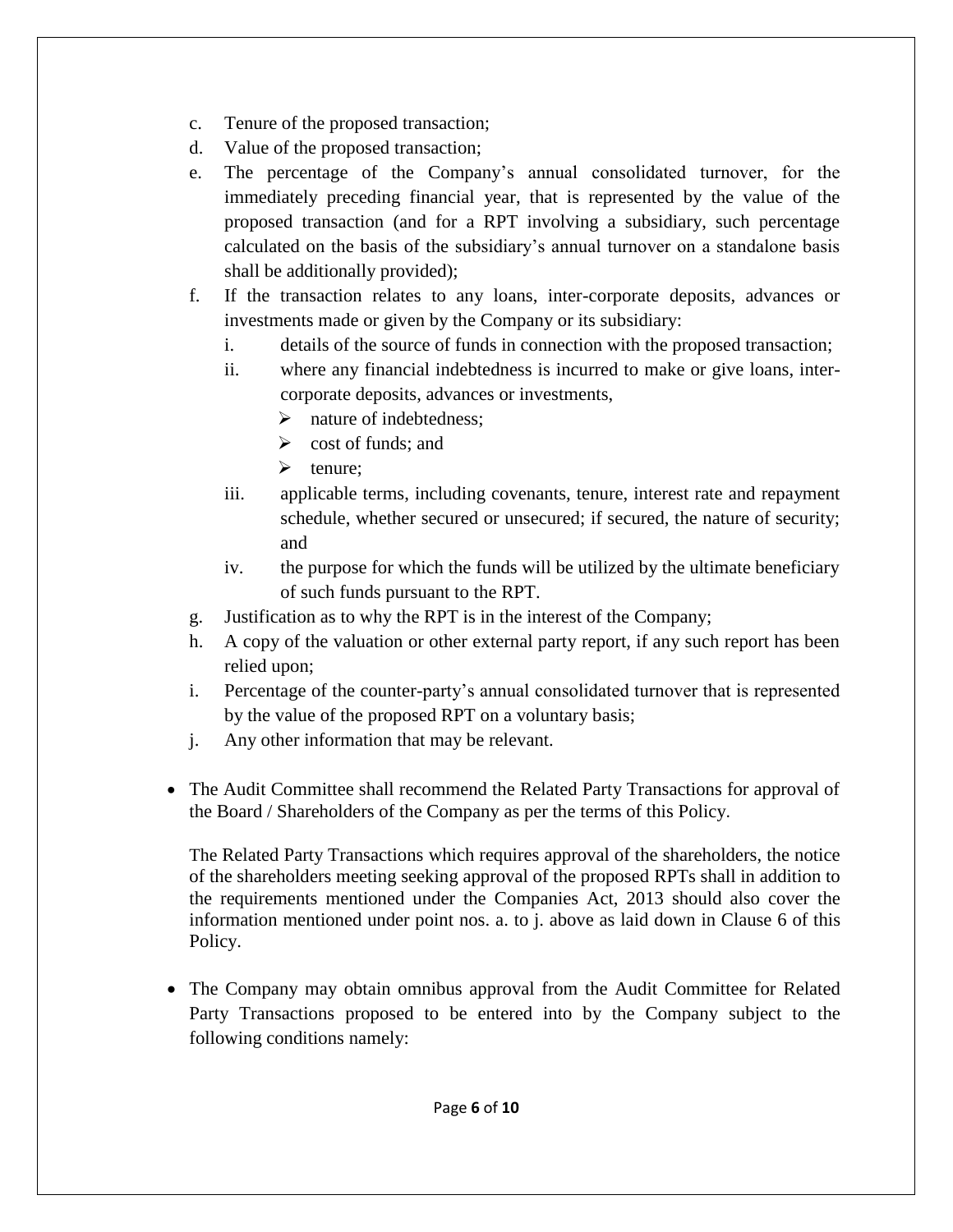(1) The Audit Committee shall specify the following criteria for granting the omnibus approval :-

(a) maximum value of the transactions, in aggregate, which can be allowed under the omnibus route in a year;

(b) the maximum value per transaction which can be allowed;

(c) extent and manner of disclosures to be made to the Audit Committee at the time of seeking omnibus approval;

(d) review at such intervals as the Audit Committee may deem fit, related party transaction entered into by the company pursuant to each of the omnibus approval made;

(e) transactions which cannot be subject to the omnibus approval by the Audit Committee.

(2) The Audit Committee shall consider the following factors while specifying the criteria for making omnibus approval, namely: -

(a) repetitiveness of the transactions (in past or in future);

(b) justification for the need of omnibus approval.

(3) The Audit Committee shall satisfy itself on the need for omnibus approval for transactions of repetitive nature and that such approval is in the interest of the company.

(4) The omnibus approval shall contain or indicate the following: -

(a) name of the related parties;

(b) nature and duration of the transaction;

(c) maximum amount of transaction that can be entered into;

(d) the indicative base price or current contracted price and the formula for variation in the price, if any; and

(e) any other information relevant or important for the Audit Committee to take a decision on the proposed transaction:

Provided that where the need for related party transaction cannot be foreseen and aforesaid details are not available, audit committee may grant omnibus approval for such transactions subject to their value not exceeding rupees one crore per transaction.

(5) The Audit Committee shall review, at least on a quarterly basis, the details of related party transactions entered into by the Company pursuant to each of the omnibus approvals given.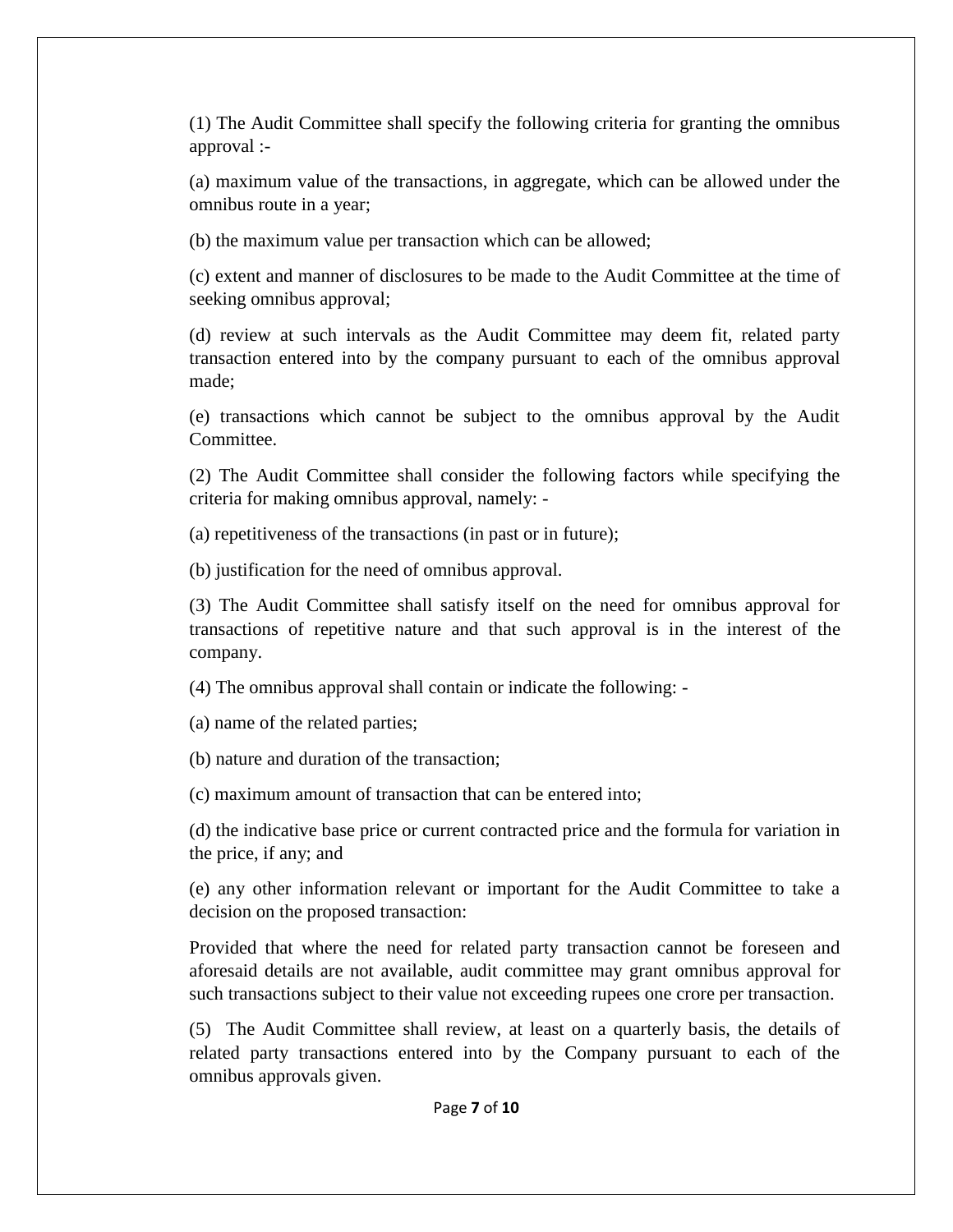(6) Omnibus approval shall be valid for a period not exceeding one financial year and shall require fresh approval after the expiry of such financial year.

(7) Omnibus approval shall not be made for transactions in respect of selling or disposing of the undertaking of the company.

(8) Any other conditions as the Audit Committee may deem fit.

- The transactions entered into between the Company and its wholly owned Subsidiary whose accounts are consolidated with the Company and placed before the shareholders at the general meeting for approval, the approval of Audit Committee, approval of Board of Directors and in case of material related party transactions and subsequent material modifications approval of the shareholders is not required.
- A related party transaction to which the subsidiary of the Company is a party but the Company is not a party, prior approval of the audit committee of the Company shall be required if the value of such transaction whether entered into individually or taken together with previous transactions during a financial year exceeds 10% of the annual consolidated turnover, as per the last audited financial statements of the Company.
- With effect from April 1, 2023, for related party transaction to which the subsidiary of the Company is a party but the Company is not a party, prior approval of the audit committee of the Company shall be required if the value of such transaction whether entered into individually or taken together with previous transactions during a financial year, exceeds 10% of the annual standalone turnover, as per the last audited financial statements of the subsidiary.

# **II. Approval of the Board of Directors of the Company**

As per the provisions of Section 188 of the Act, all kinds of transactions specified under the said Section proposed to be entered by the Company with a Related Party except the transactions which are in the ordinary course of business other than transactions which are not on an arm's length basis, shall require prior approval of the Board of Directors of the Company.

Where any director is interested in any contract or arrangement with a related party, such director shall not participate at the meeting during discussions on the subject matter of the resolution relating to such contract or arrangement and shall abstain from voting.

# **III. Approval of the Shareholders of the Company**

All the related party transactions and subsequent material modifications exceeding the materiality thresholds, laid down in Clause 4 of this Policy, shall be placed before the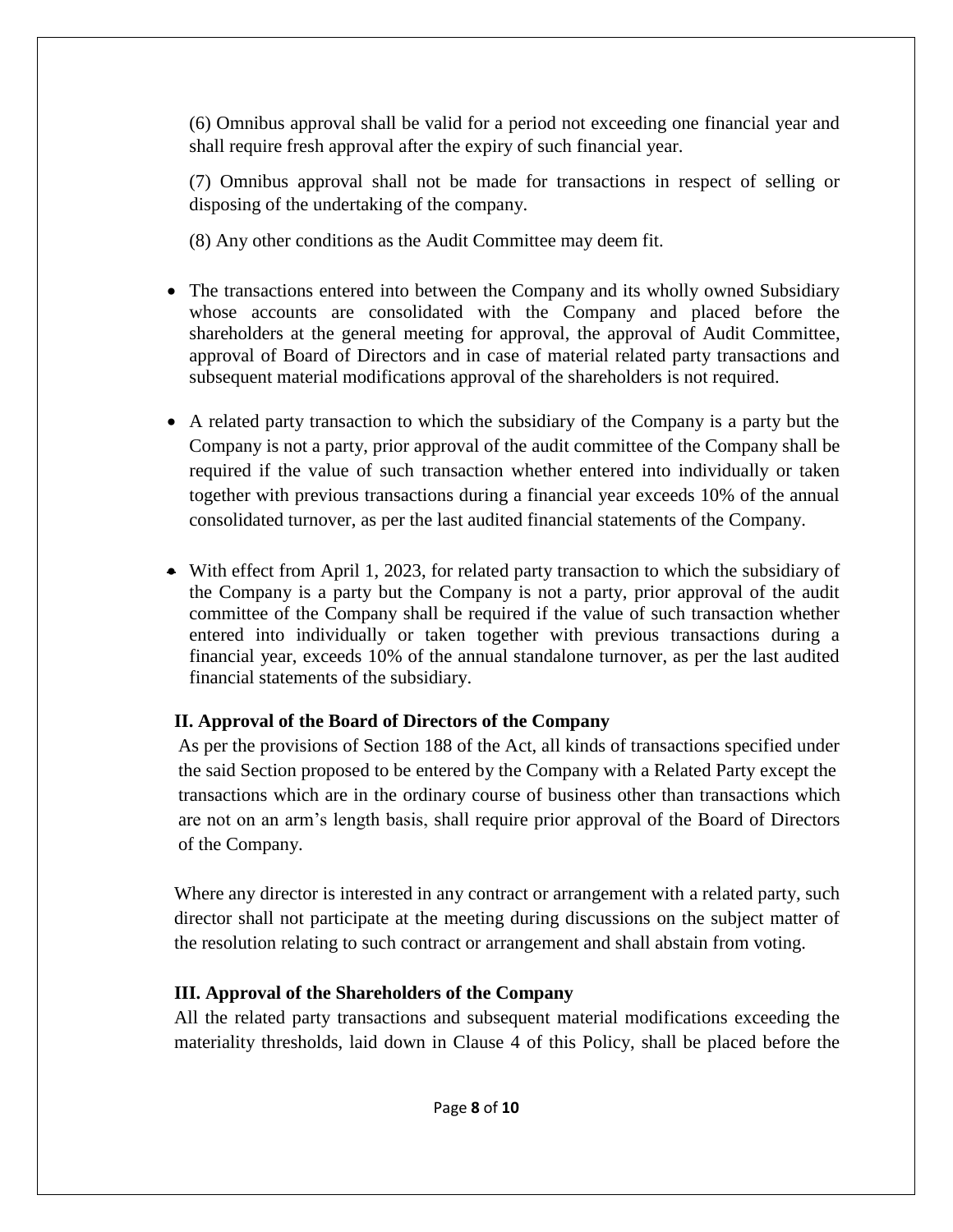shareholders for prior approval and no related party shall vote to approve such resolutions whether the entity is a related party to the particular transaction or not.

In addition to the above, all kinds of transactions specified under Section 188 of the Act read with rules made thereunder, including any statutory modifications, amendments thereof as may be issued from time to time, transactions exceeding the limits as tabled below shall require prior approval of shareholders by way of a resolution.

| <b>Transactions covered</b>                                                                                                                                                                     | <b>Transaction value</b>                                                                                                                                                                                                                                 |
|-------------------------------------------------------------------------------------------------------------------------------------------------------------------------------------------------|----------------------------------------------------------------------------------------------------------------------------------------------------------------------------------------------------------------------------------------------------------|
| Sale, purchase or supply of any goods or<br>materials directly or through appointment of<br>agents *<br>Selling or otherwise disposing of or buying<br>property of any kind directly or through | amounting to 10% or more of the<br>of<br>Turnover<br>the<br>Company<br>as<br>mentioned in clause (a) and clause (e)<br>respectively of sub-section (1)<br>of<br>section 188;<br>amounting to 10% or more of the Net<br>Worth of the Company as mentioned |
| appointment of agents *                                                                                                                                                                         | (b)<br>clause<br>and clause<br>(e)<br>in<br>respectively of sub-section (1)<br>of<br>section 188;                                                                                                                                                        |
| Leasing of property of any kind *                                                                                                                                                               | amounting to 10% or more of the<br>of the Company<br>Turnover<br>as<br>mentioned in clause (c) of sub-section<br>$(1)$ of section 188;                                                                                                                   |
| Availing or rendering of any services<br>directly or through appointment of agents *                                                                                                            | amounting to 10% or more of the<br>Turnover of the Company<br>as<br>mentioned in clause (d) and clause (e)<br>respectively of sub-section (1) of<br>section 188;                                                                                         |
| Such related party's appointment to any<br>office or place of profit in the company, its<br>subsidiary company or associate company                                                             | at a monthly remuneration exceeding<br>Rs. 2.50 Lakh as mentioned in clause<br>(f) of sub-section $(1)$ of section 188;                                                                                                                                  |
| Remuneration for<br>underwriting<br>the<br>subscription of any securities or derivatives<br>thereof, of the company *                                                                           | exceeding 1% of the Net Worth of the<br>Company as mentioned in clause (g)<br>of sub-section $(1)$ of section 188.                                                                                                                                       |

\* The limits shall apply for these transaction or transactions to be entered into either individually or taken together with the previous transactions during a financial year.

**Explanation** - The Turnover or Net Worth referred above shall be calculated on the basis of the Audited Financial Statements of the preceding financial year.